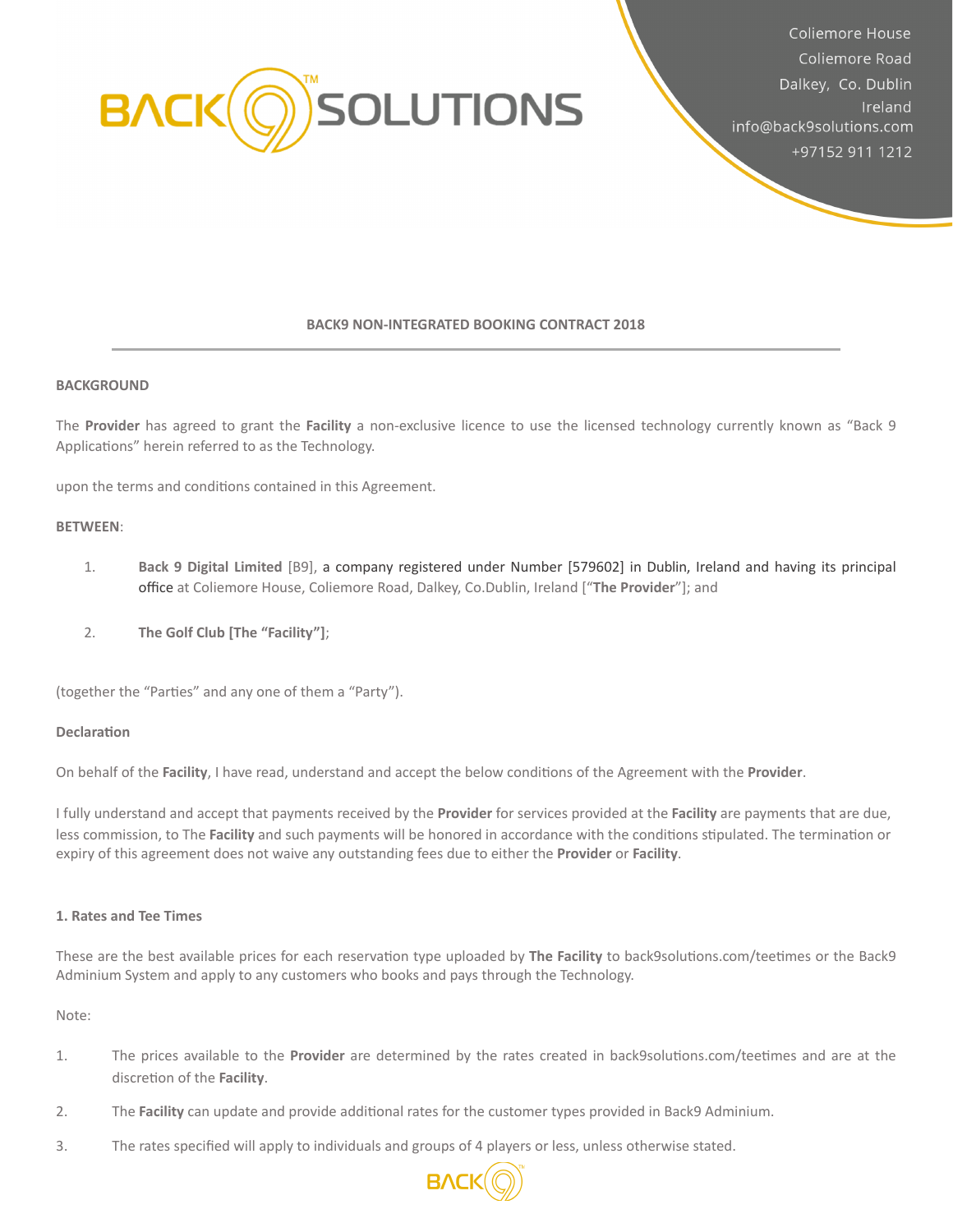

- 4. The Provider rates can only be discounted by the Facility and booked through the software licensed to the Facility by the **Provider**.
- 5. The Facility will be provided a 'Rates' tab in Back 9 Adminium where additional rates can be added and inventory managed.
- 6. Under no circumstances are the **Provider** rates to be publicised in any form.
- 7. The **Facility** is expected to allocate a minimum of four 'midweek tee times' per day to be eligible to use the technology

## **2. Booking System**

- 2.1 The **Provider** will make all bookings using the information provided by **back9solutions.com/teetimes** and Back9 Adminium. All user/customer rates and available tee times are provided by the **Facility**. All bookings will be processed through the following applications, 'Spikes On.com' App, 'SpikesOn.com' Website and any other relevant platform and will correspond to the access granted and commissions approved by the **Facility** in Back9 Adminium.
- 2.2 The **Provider** will issue customers with a confirmed booking, a digital and email receipt showing customers names, date, tee-time and any other relevant information. Receipts must be shown at check-in to a staff member.
- 2.3 The **Provider** can offer users tee times as approved by the predetermined rules set by the **Facility** in the Back9 Adminium booking system.

## **3. Cancellations and No Shows**

- 3.1 Cancellations outside of 48 hours will incur no charge. Cancellations within 48 hours or "no shows" for any booking will incur a cancellation fee of 100% of the contracted rate.
- 3.2 The **Provider** will not take any bookings without a valid pre-authorized credit / debit card from the customer, holding the full cost of the booking two days before the tee time. If the 'fees' cannot be collected within two days, the Facility will be notified by email and the tee time will be released back to the club. The **Provider** is liable for such charges in the event of a cancellation or no show.

### **4. Payment Terms:**

- 4.1 The **Facility** will have access to all payments due in the 'Statements Tab' of Back9 Adminium that are processed or pending with the **Provider**. Back9 Adminium will provide the Facility the capability to export all data in real time to reconcile with accounting software.
- 4.2 The **Provider** will be invoiced by the **Facility** on the first and fifteenth day of each month and payment is required within 30 days of the invoice date. Failure to pay the account balance in full or timely manner may result in a suspension of the account.

### **5. Technology**

- 5.1 The **Provider** will charge a 15% transaction fee (including credit card fees) for services sold on behalf of the **Facilities** through B9's technology. This will include all golf rates.
- 5.2 The **Provider** will charge a 15% transaction fee (including credit card fees) for services sold on behalf of the Facilities through any 3<sup>rd</sup> Party technology using a B9'integration. This will include all golf rates.

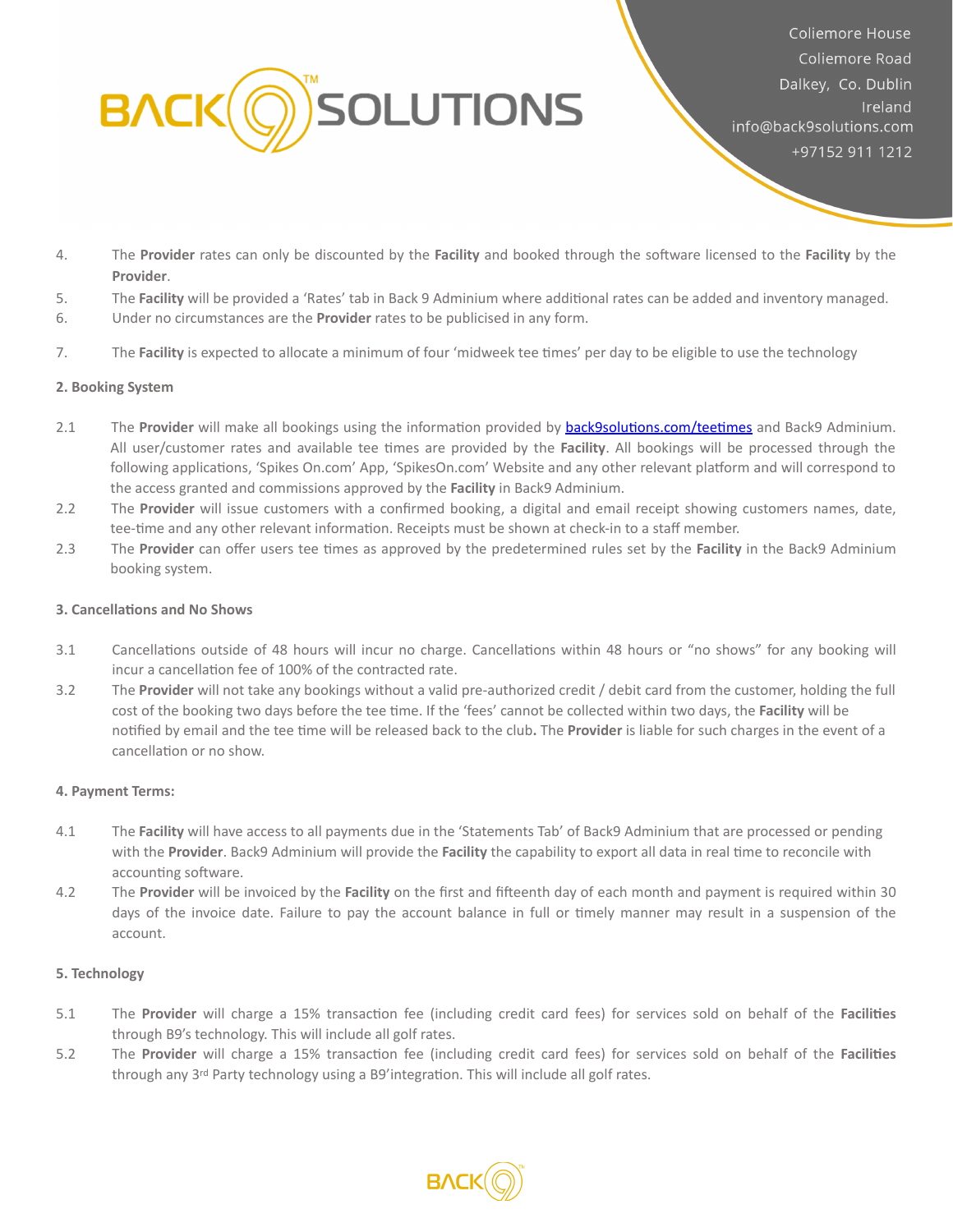

- 5.3 The **Provider** will charge a 10% transaction fee for services sold on behalf of the Facilities through Back 9 Booking technology used as a hotel solution. This fee will be applicable to all bookings made by technology provided by B9 to a hotel to book a guest rate at **The Facility**. These bookings will either be 'Pre-paid' or 'Post-paid' depending on whether they are made through a Back9 widget on the hotel website, or through Back9 Booking by a hotel concierge.
- 5.4 The **Provider** will charge a 10% transaction fee for services sold on behalf of the **Facilities** through Back 9 Booking technology used as a Destination Management Company (DMC) solution. This fee will be applicable to all bookings made by technology provided by B9 to a DMC to book a rate at **The Facility**.
- 5.5 The Provider will attempt to collect payment from users with the 'tokenized' credit card details 48 hours before any booking. If payment cannot be collected from a user within 36 hours of a booking, **The Provider** will pass the booking to **The Facility.** If **The Facility** decides to keep the booking and the user pays at check-in, B9 will withhold any relevant commission less 2% for not paying the credit card fee. These bookings are recognized as 'Post Paid' bookings in Back9 Adminium.
- 5.6 Back9 'App Credit' can only be used for payments made through the mobile application and cannot be utilized outside of the app at a **Facility**.
- 5.7 The Facility will receive the full monetary value of any 'App Credit' used for bookings in Back9 Technology
- 5.8 An addendum to this contract will consider the transaction fees/commissions for any other reservation or rate types provided by the **Providers** technology in the future.

## **6. Tee Time Availability**

The Club reserves the right to adjust player's tee times within the same day if club operations require. The club agree to give a minimum of 7 days' notice to the **Provider** if any moves are required. This will be communicated on arrival to the guest directly, or notified to The **Provider** 7 days in advance if possible.

### **7. Data**

The Provider and partners shall own any data which is processed on, utilizing or resulting from the use of the Licensed Application or any part thereof. The **Facility** will be granted a license to commercially exploit the data specific to their own club, either alone or in conjunction with any third party on terms to be specifically agreed with the **Provider**.

### **8. Exclusions**

The Facility reserve the right to offer special 'local and visitor' promotions at their own discretion. The purchase of these specials by the **Provider** and subsequent re-sale is strictly not permitted under the terms of this agreement.

# **9. Duration of Agreement**

This Agreement is valid for the period of one calendar year and then subject to renewal by agreement.

# **10. Termination**

Either party may terminate the agreement by giving one (1) months written notice to the other party. Termination of this Agreement does not waive any fees owing to the **Facility** by the **Provider**.